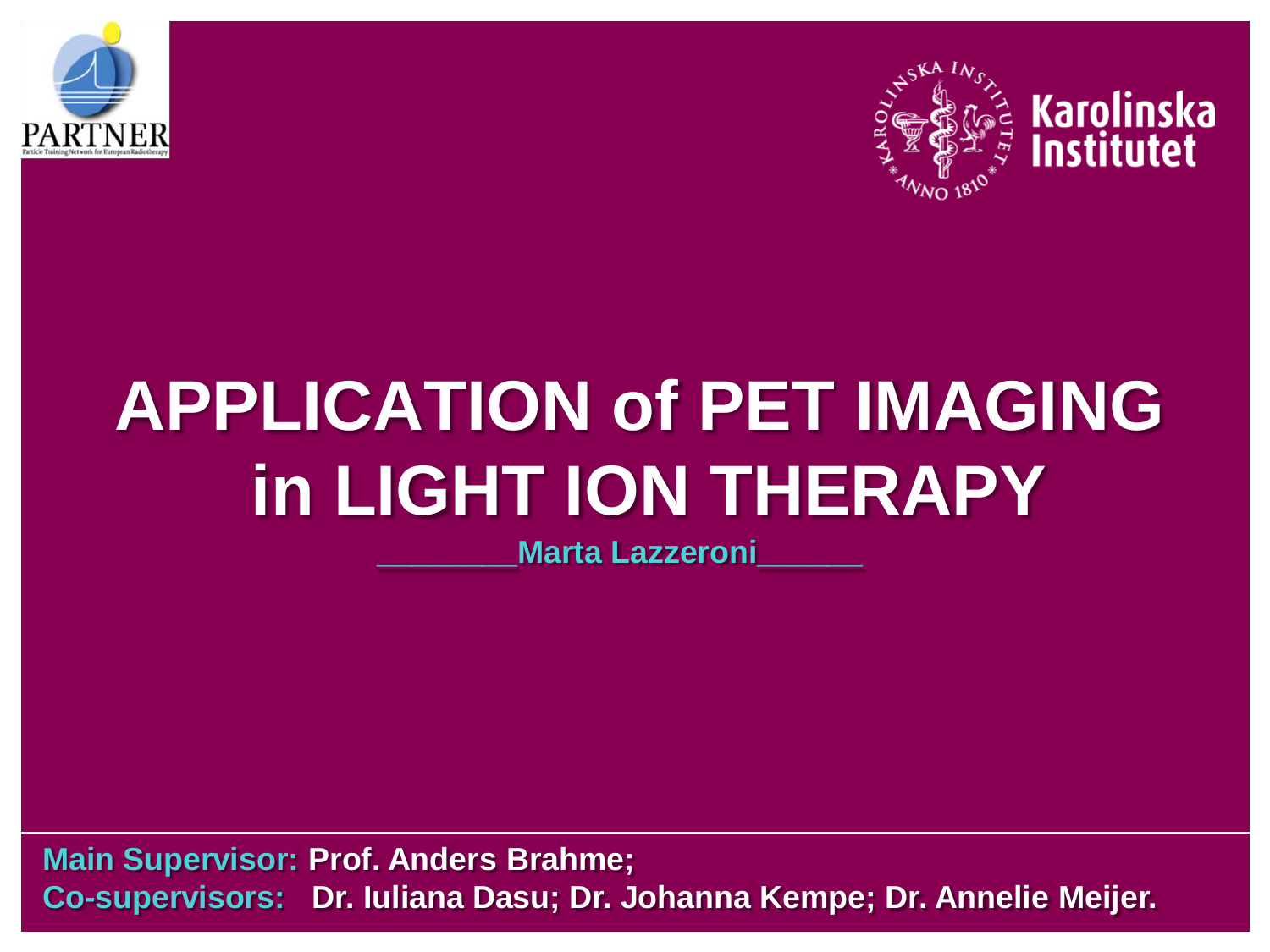



Development of an **integrated approach** that uses

**PET** (Positron Emission Tomography) technology for

### **MONITORING** of **RADIATION DOSE**

delivered with therapeutic **ion** beams

## Investigation of **TISSUE RESPONSE**

to radiation



# **ADAPTATIVE RADIATION TREATMENT**

**Actual absorbed dose**



**Individual response features of each patient**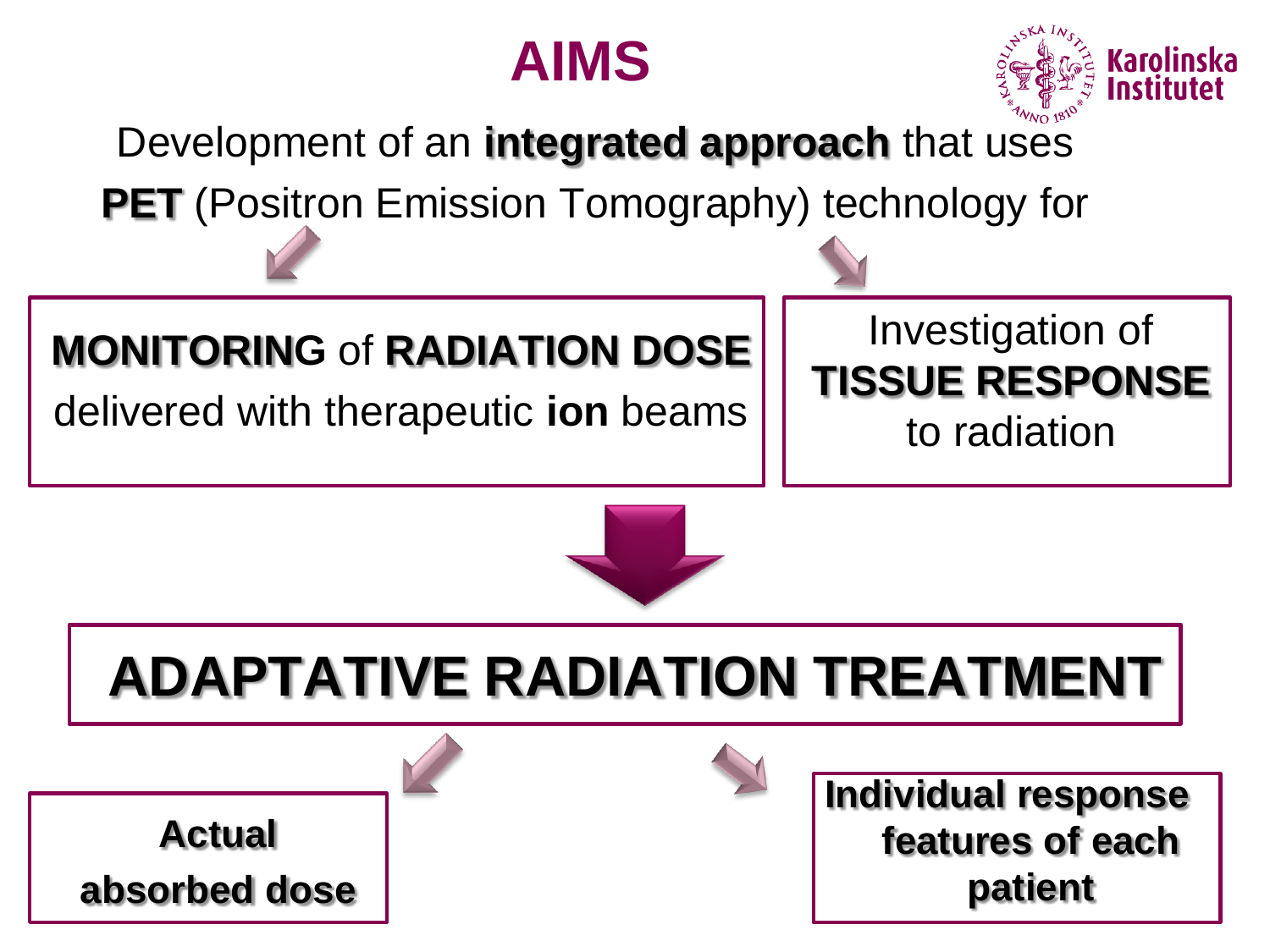## **BACKGROUND**

**Positron emission tomography** (**PET**) is a nuclear medicine imaging technique able to detect pairs of gamma rays in coincidence derived from the annihilation of a positron, emitted by a  $β$ <sup>+</sup> emitter isotope, with an electron of the body.





The β<sup>+</sup> emitters (<sup>11</sup>C,<sup>13</sup>N,<sup>15</sup>O, <sup>18</sup>F) are usually brought into the body linked to a biologically active molecule in order to trace the functional and metabolic processes (FDG, FLT).

OR

They are produced through **nuclear** and **photonuclear reactions on <sup>12</sup>C, <sup>14</sup>N, <sup>16</sup>O in light ion** or **high energy photon facilities**.



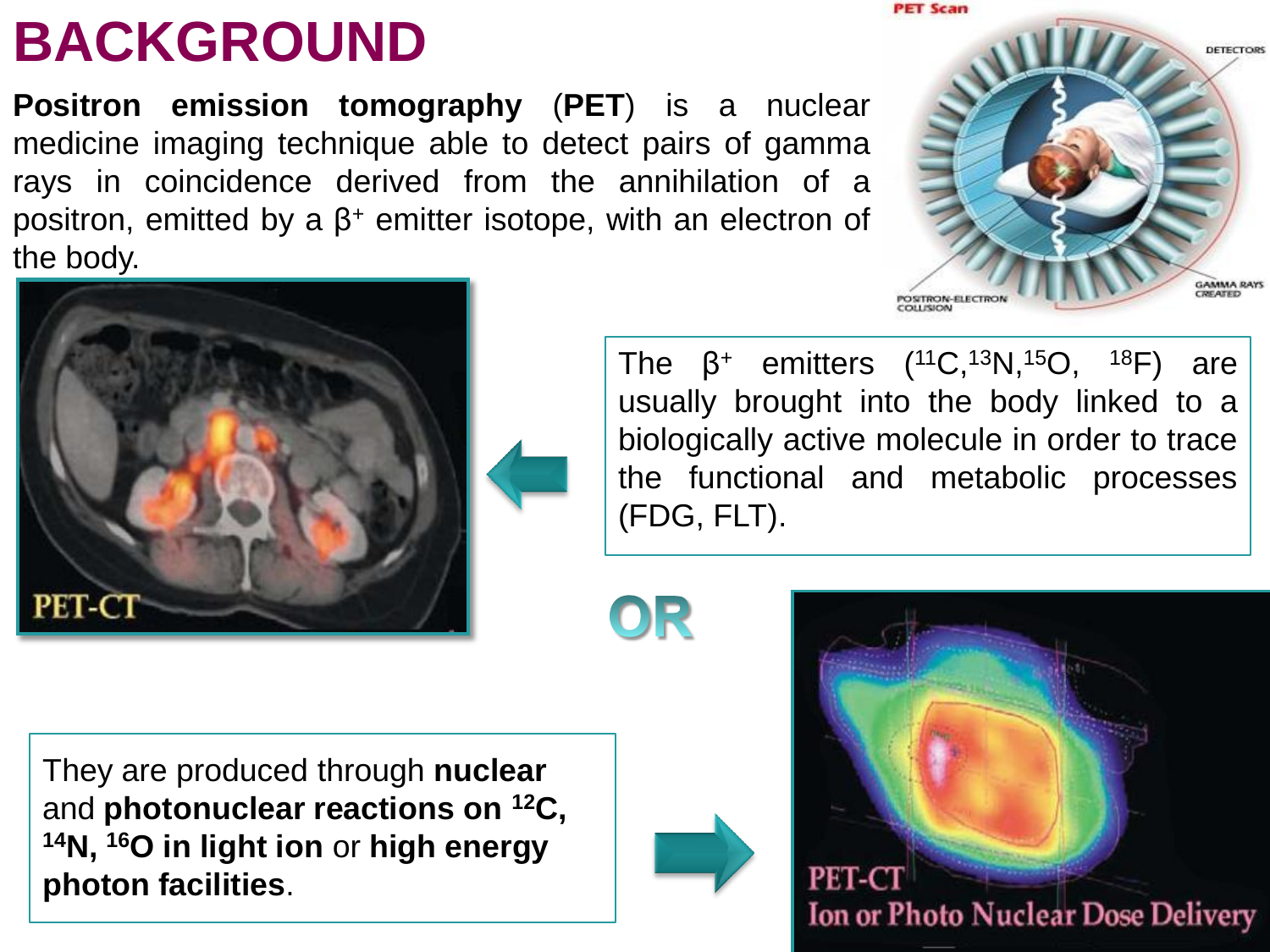



The method for **dose delivery verification** by **PET-CT imaging of photonuclear reaction** with **high energy photon beam** irradiation has already been tested at Karolinska Insitutet (*Janek et al, 2006*) with encouraging results for further developments for light ion therapy.

However

The **production of positron emitting isotopes in tissues** is usually **low** for imaging purpose.

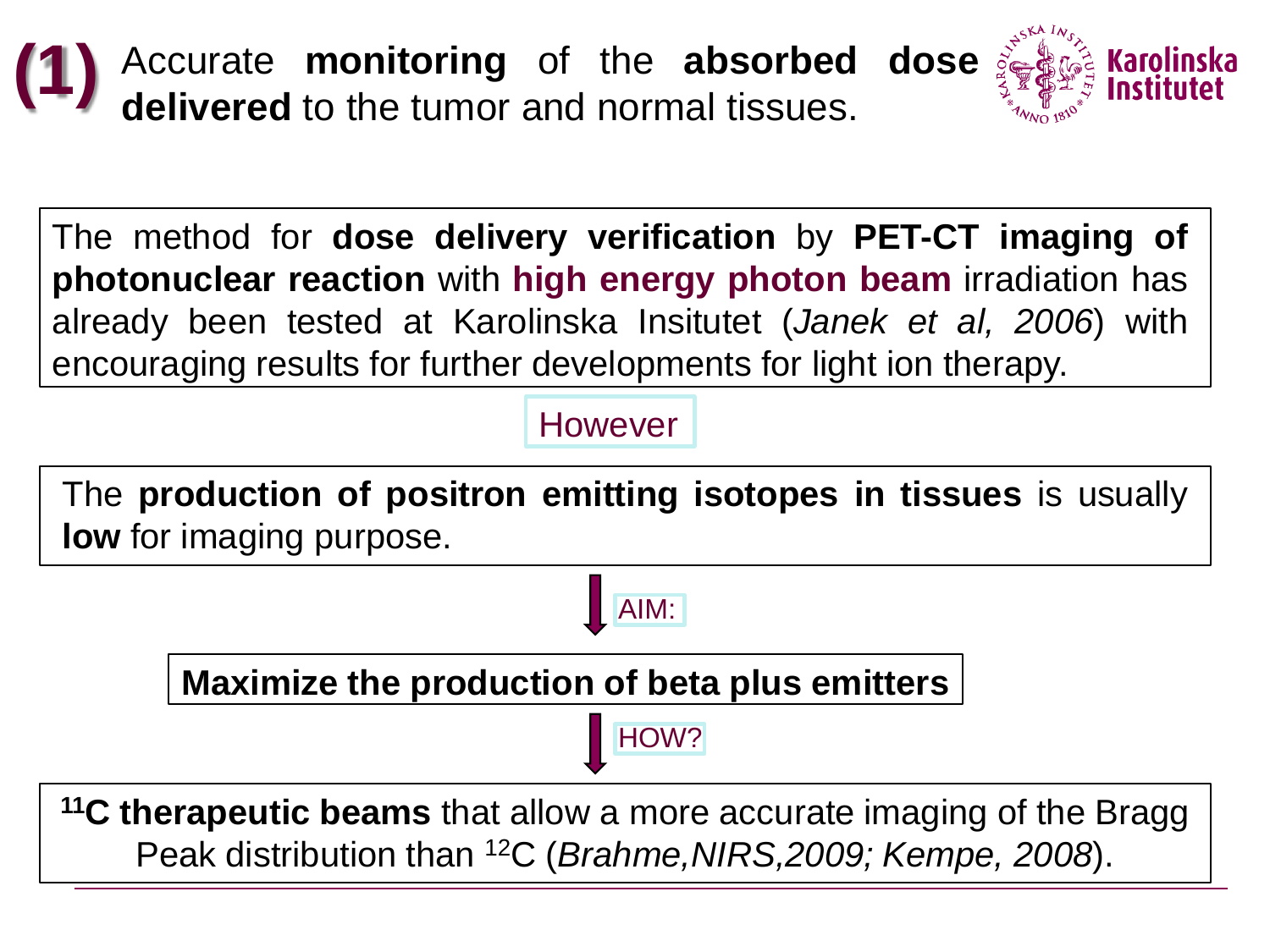#### **Optimal production of <sup>11</sup>C for improved light ion therapy \_\_\_\_\_\_The choice of the target material\_\_\_\_\_\_**

**The Monte Carlo Code SHIELD-HIT could be used for the evaluation of the production of <sup>11</sup>C in <sup>12</sup>C light ion beams allowing the investigation of the optimal choice of target material for maximising the production of positron emitting isotopes that could be used for monitoring the absorbed dose.**



**The production of <sup>11</sup>C will be evaluated by scoring the particle fluence and track lengths differential in energy in 0.1 cm thick slices in the phantom.**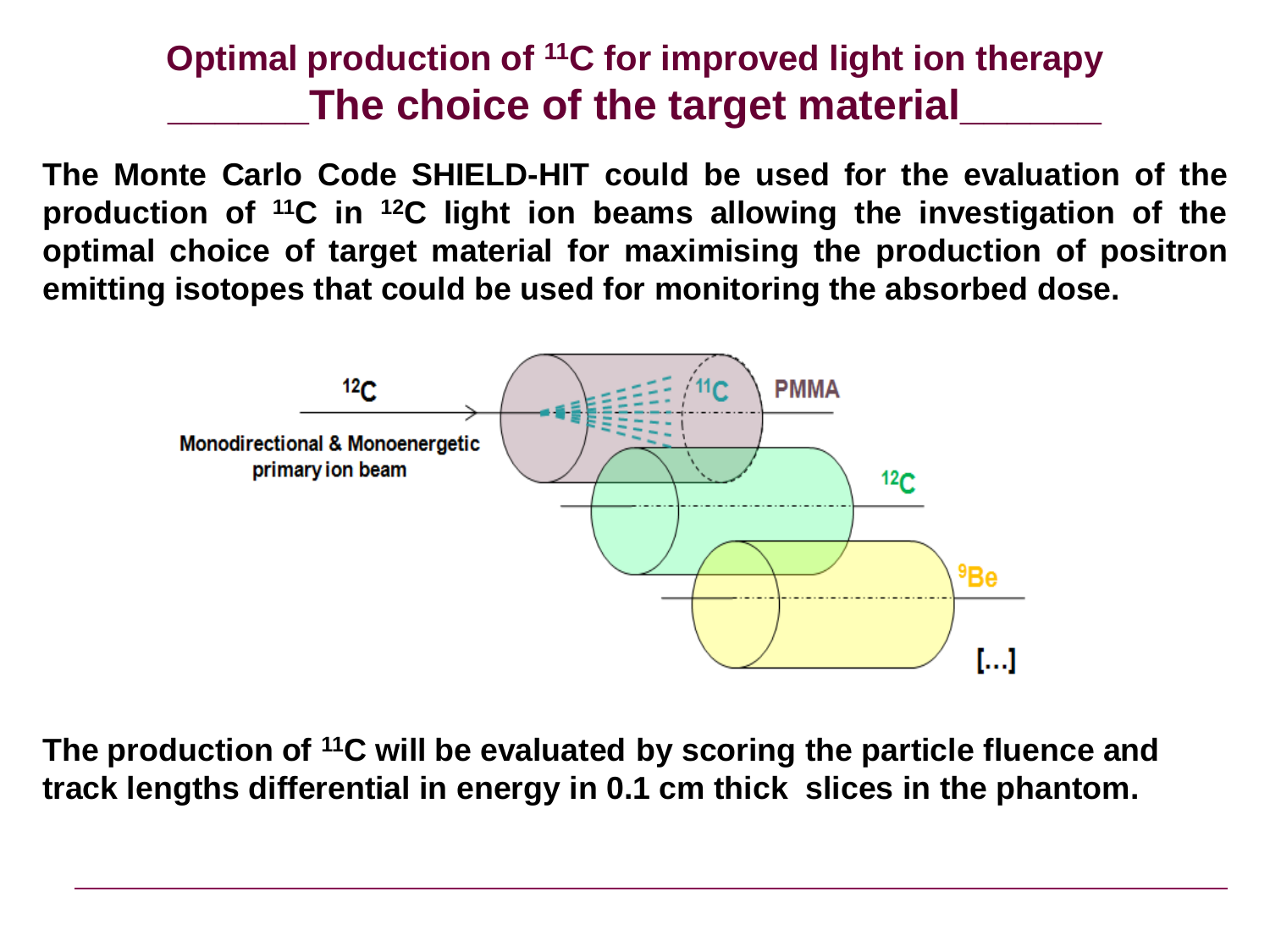#### **Illustration of the new light ion excentric gantry**





A design for integrating the equipment required for dose delivery imaging in a new light ion excentric gantry (6m in diameter) allowing the use in 4 different treatment rooms has been proposed (*Svensson et al, 2004*).



[A. Brahme, Potential developments of light ion therapy: The ultimate conformal tretment modality; Radiological *Sciences, 1st NIRS International Open Laboratory Workshop on Innovation in the Radiation Therapy, 2009.02, vol.52, p:8-31.]*

**PET CAMERA**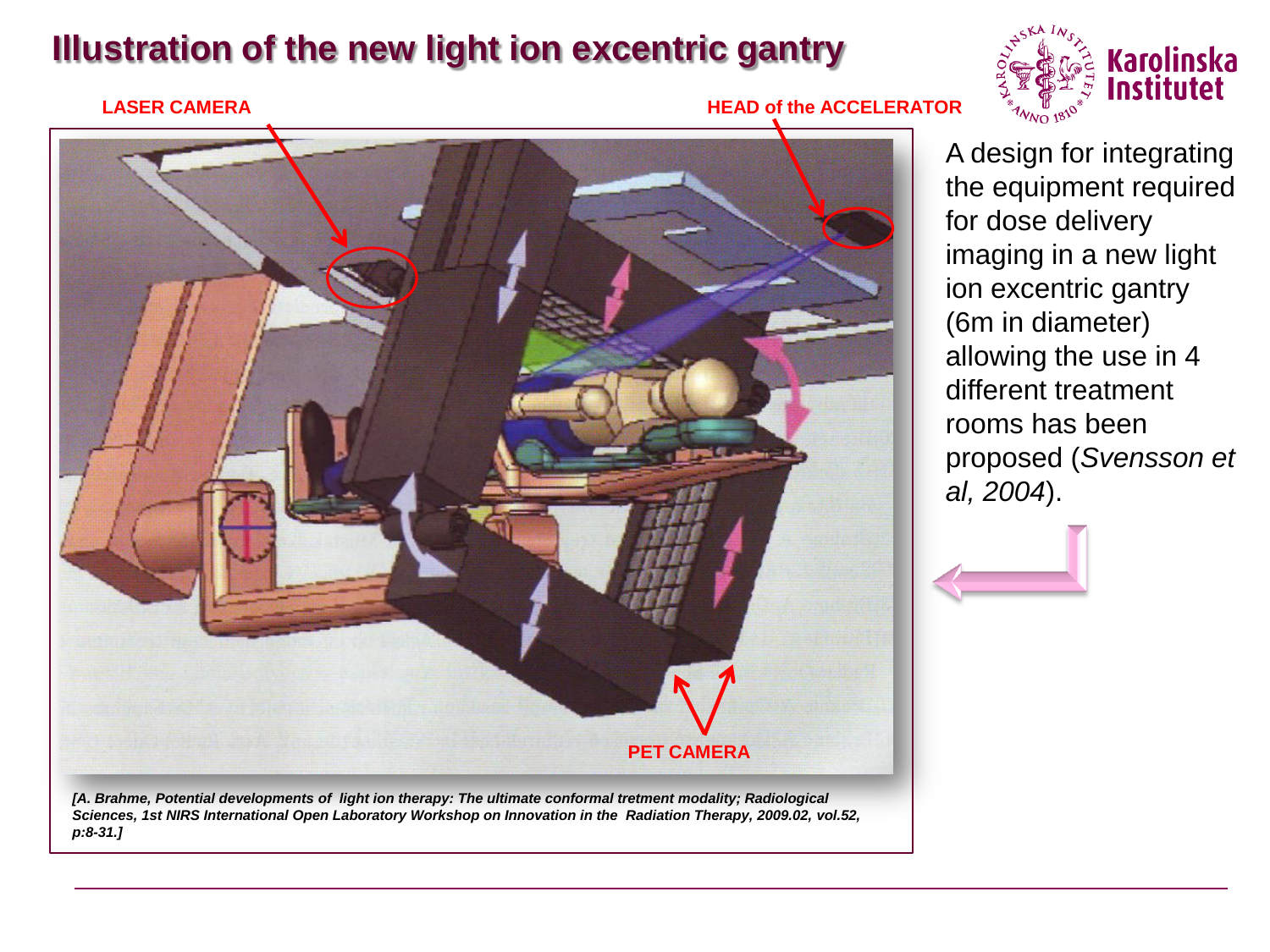#### **Determination** of the **radiation responsiveness** and **tumor cell density**. **(2)**



It is possible **to quantify** both **the tumor responsiveness to therapy** and **the rate of loss of functional tumor cells** by **imaging the tumor twice** during the early course of therapy with fluorodeoxyglucose (FDG) or fluorotymidine (FLT) with a PET-CT (*Brahme; 2003,2005*).



A **new optimised treatment plan**  overcoming the **estimated radiation resistance** could be designed and used for the remainder of the treatment.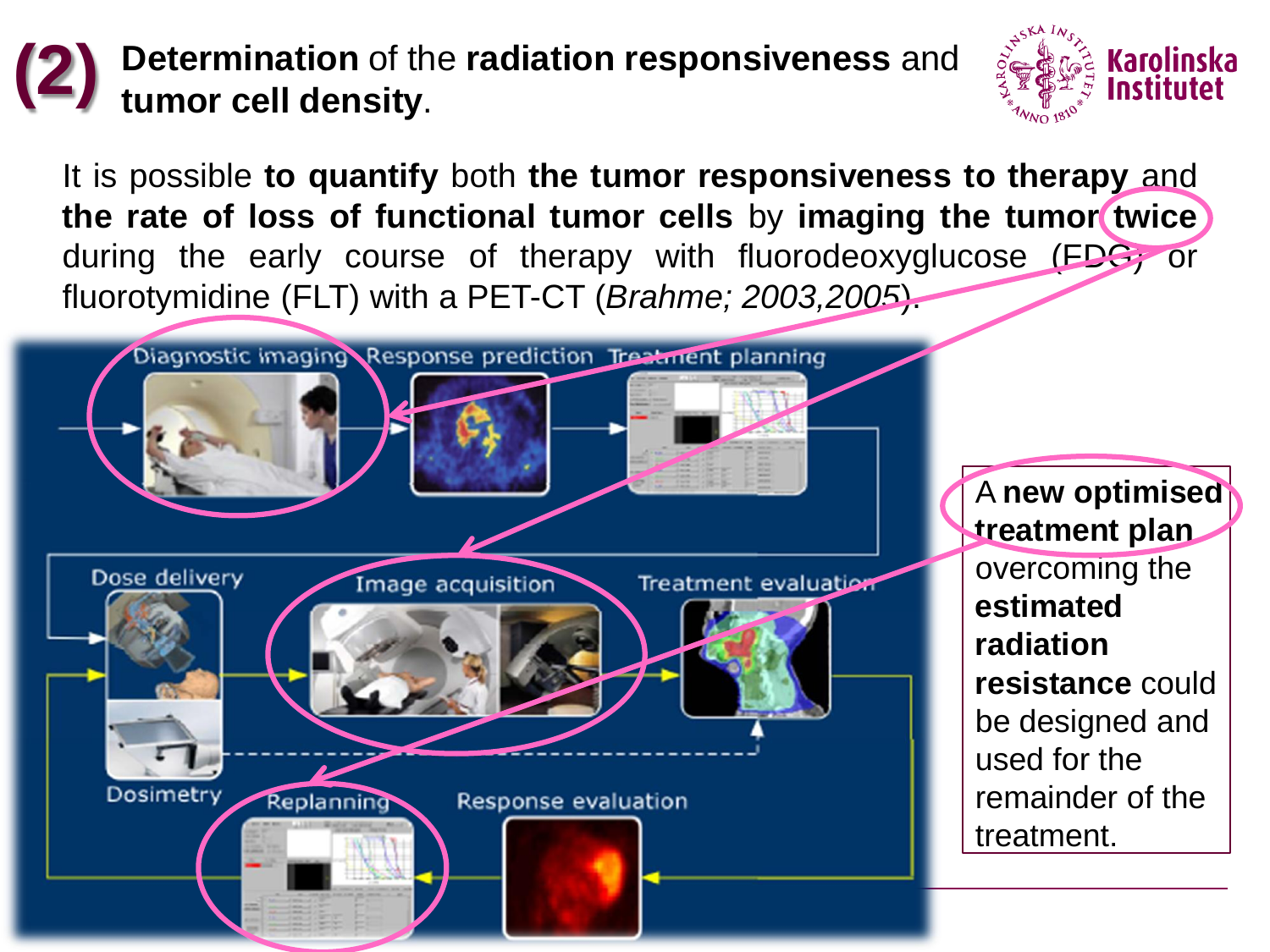

The new plan could be **physically optimised**  using the **calculated dose distribution as physical objective**.

An even better alternative could be to use:

- **Tumor cell density data extracted from the PET image**
- **Estimated effective radiation resistance**

for a **biological effective dose delivery optimization.**



The **BIOART (BIOLOGICALLY OPTIMIZED 3D IN VIVO PREDICTIVE ASSAY-BASED RADIATION THERAPY):**

• Not just a correction for the potentially misplaced dose delivery

#### **but**

• An integral correction if part of the tumor, which is more **radiation resistant**, has been missed during the early treatments

• or even if the **biological response parameters** of the tumour used during treatment planning were inaccurate.

**The BIOART approach has the potential to remove all uncertainties in the whole treatment planning process** and represents a quantum leap in radiation therapy development.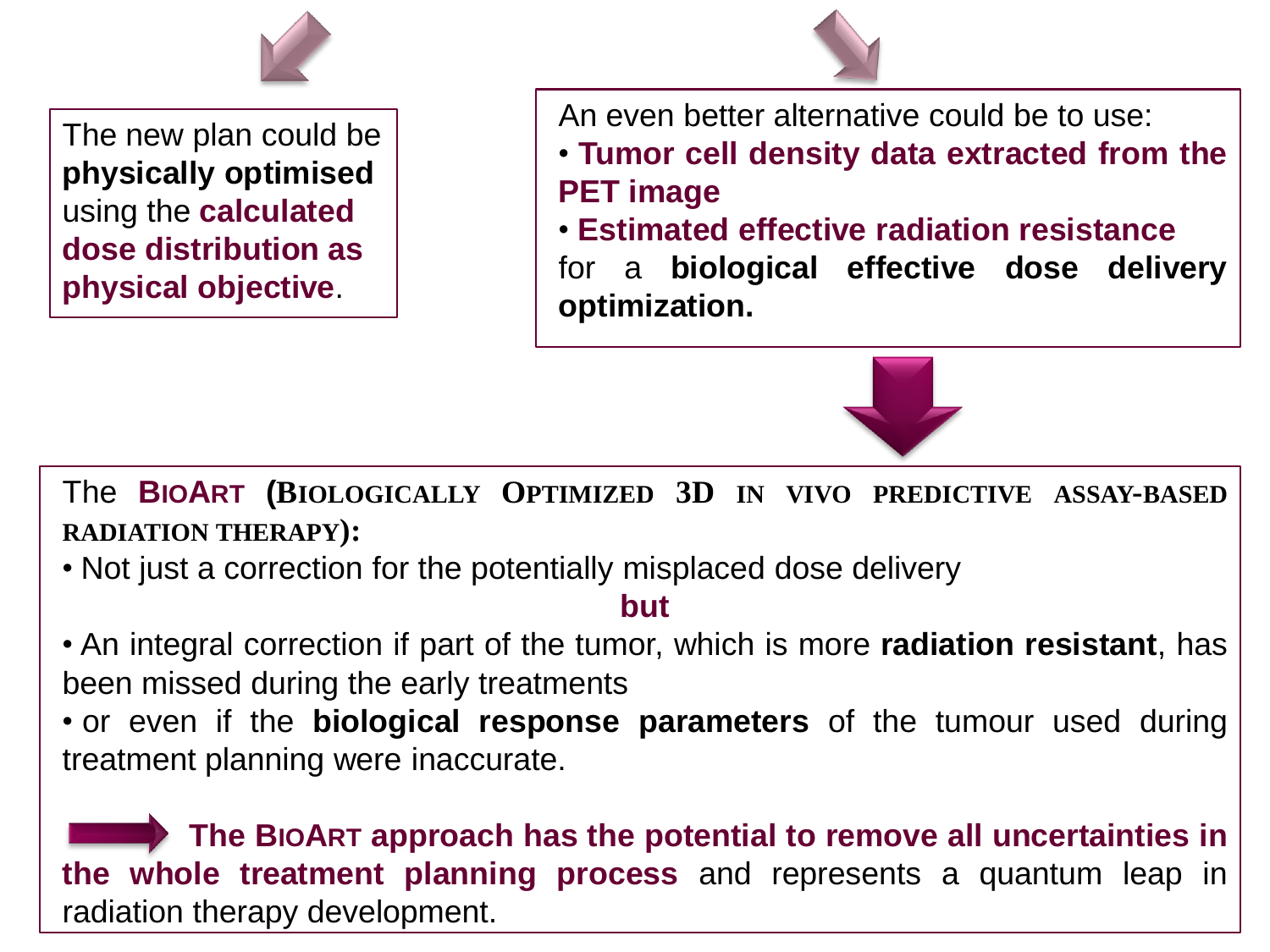## **Materials & Methods**



- 1. The **Monte Carlo Code SHIELD-HIT** will be used to simulate and investigate the **production of β<sup>+</sup> emitters** in different materials irradiated by light ion beams.
- 2. The **new light ion excentric gantry design** could be further improved taking into account the results obtained in the first part of the project.
- 3. The **tumor responsiveness** will be studied using radiobiological models and a workstation for treatment planning developed by RaySearch Laboratories AB, Stockholm in collaboration with Prof. Anders Brahme.
- 4. The **BIOART approach** will be further developed for **ion therapy** and will be applied on **clinical data** already available at Prof. Anders Brahme.